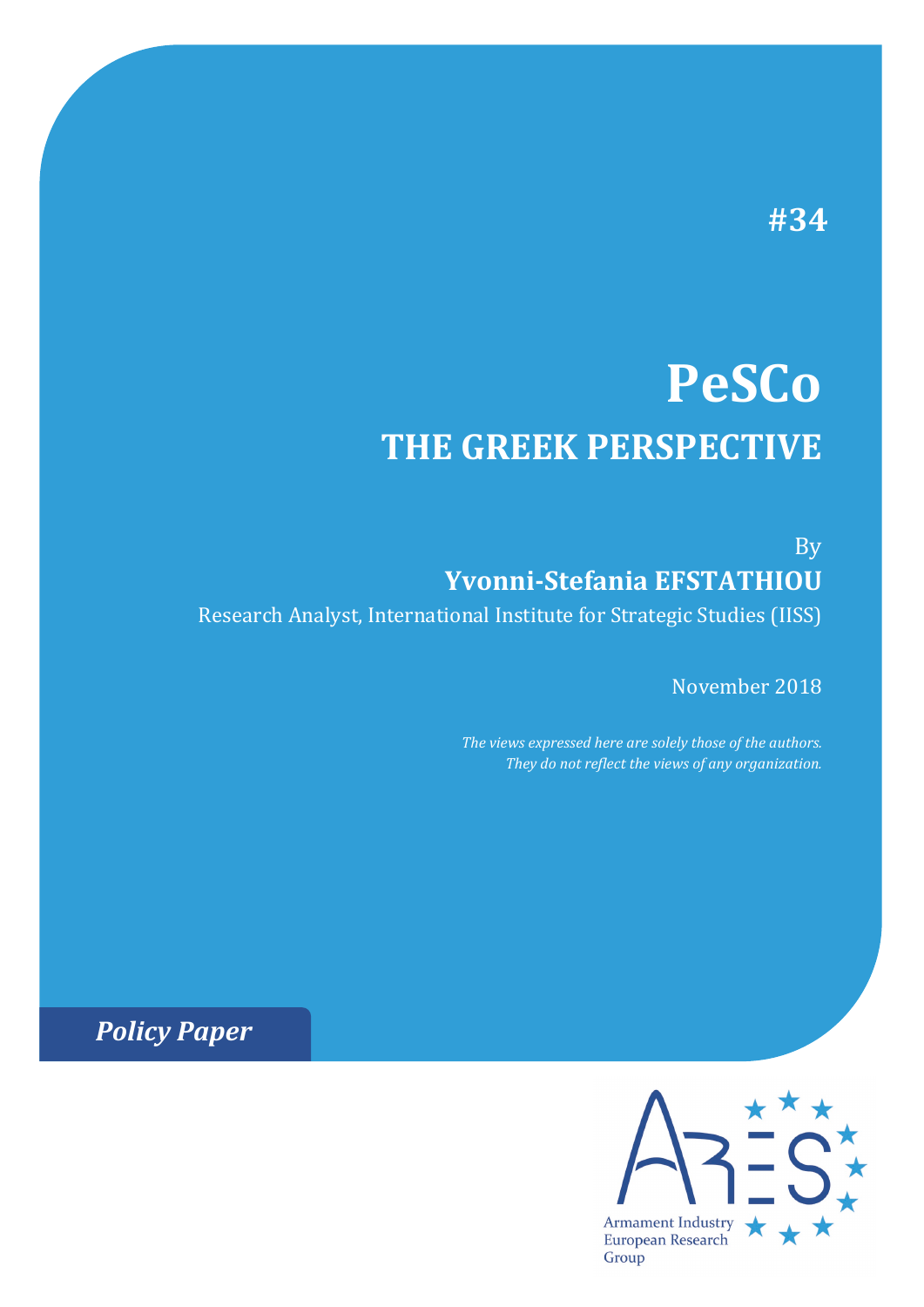# **ABSTRACT**

This paper will examine Greece's national perspective with regards to the Permanent Structured Cooperation on defence and security (PeSCo). Government ministries and the domestic defence industry have been eager to contribute and participate in the development of the new European defence initiative and lead capability development projects. The government's objectives and expectations are three-fold; the development of a common European defence, as envisioned in article 42(2) of the Lisbon Treaty, the fulfilment of the EU's level of Ambition to act autonomously when necessary, as well as the enhancement of its national defence industrial base. Greece and its domestic defence industry are keen on linking the initiative with the European Defence Fund (EDF), as European funding would benefit project development. According to the Greek perspective, the Coordinated Annual Review of Defence (CARD) should also be connected with PeSCo, in an attempt to take advantage of synergies and ensure a level of transparency. The country is willing to include third parties in the process on a case-bycase basis, in line with emerging EU rules and procedures1.

*Keywords: PESCO, Common Security and Defence Policy, European Defence and Industrial Base, CARD, EDF, third-party participation, Greece.*

# **NATIONAL PERSPECTIVE ON PESCO: WHAT EXPECTATIONS?**

he national approach on PeSCo is widely shared across the Ministry of Defence (MoD), the Ministry of Foreign Affairs (MFA), and the national defence industrial base. According to Greece's perspective, PeSCo is expected to IF The national approach on Pesco is widely shared across the Ministry of Defence<br>
(MoD), the Ministry of Foreign Affairs (MFA), and the national defence<br>
industrial base. According to Greece's perspective, PeSCo is expect common European defence, as stipulated in Article  $42$  (2)<sup>[1](#page-1-0)</sup> of the Lisbon Treaty. Greece envisions that a strong common European defence would in turn be beneficial to the state's national defence and security. At the same time, Athens expects that PeSCo will contribute to the development of new national means and capabilities to the benefit of NATO, based on the "single set of forces" principle.

PeSCo is, indeed, perceived as a step towards a common defence union on the way to meaningful European defence integration. In the short term, however, Athens does not anticipate PeSCo to lead to a breakthrough in relation to that vision. Instead it expects it to provide a comprehensive and inclusive framework, promoting European defence integration and contributing to the collective effort to enhance the EU's global role. Greece

<span id="page-1-0"></span> $\overline{a}$ <sup>1</sup> Treaty of Lisbon amending the Treaty on European Union and the Treaty establishing the European Community [\[2007\] OJ C306/01](http://www.lisbon-treaty.org/wcm/the-lisbon-treaty/treaty-on-european-union-and-comments/title-5-general-provisions-on-the-unions-external-action-and-specific-provisions/chapter-2-specific-provisions-on-the-common-foreign-and-security-policy/section-2-provisions-on-the-common-security-and-defence-policy/129-article-42.html)

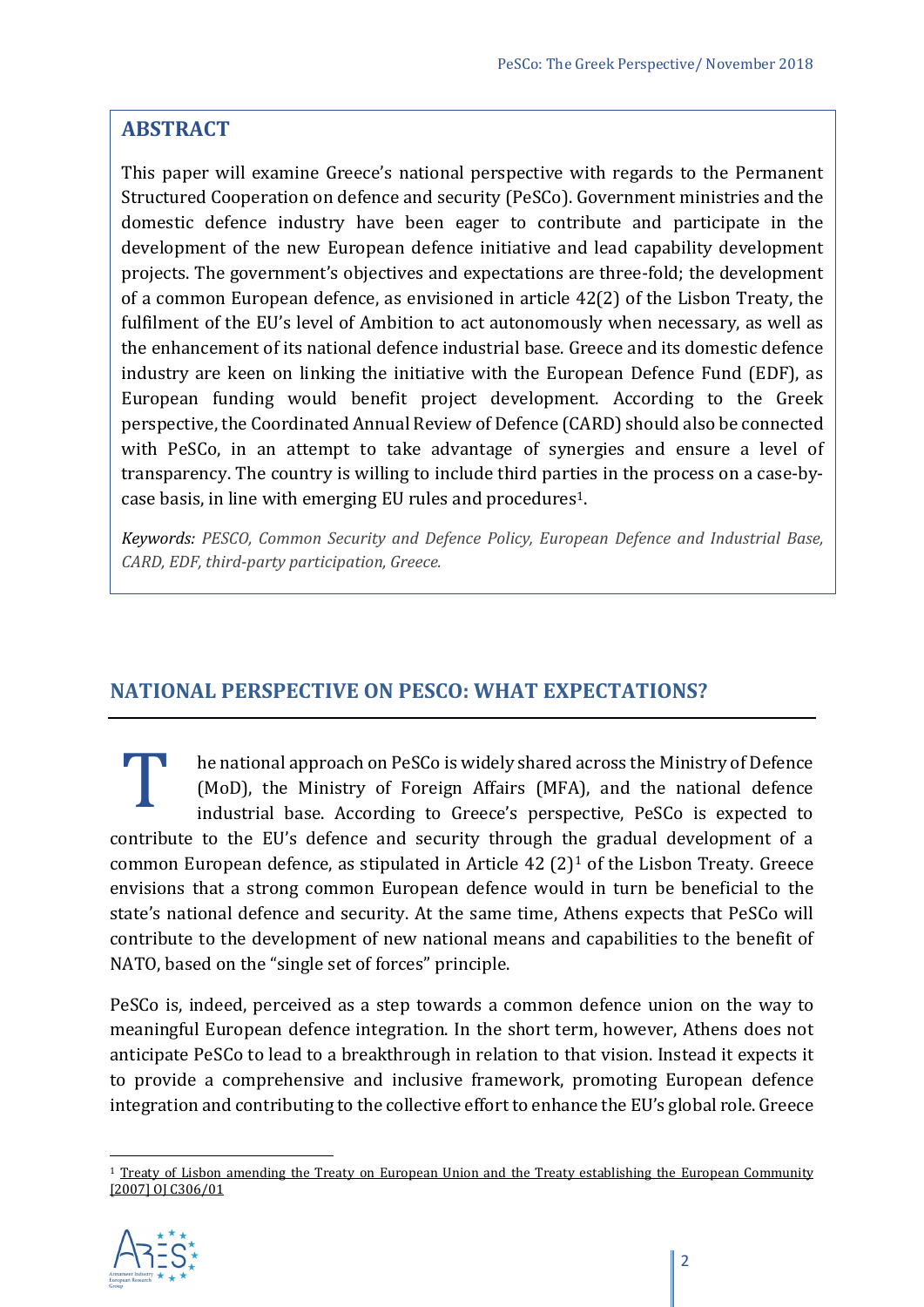argues that for PeSCo to have an impact, member-states should focus on the fulfilment of the EU's Level of Ambition and especially on the protection of the EU's territory and its citizens. For the near future, it is important to nurture a culture of shared purpose, trust and common objective among PeSCo participants. Greece expects PeSCo projects in the short term to concentrate on crisis management beyond the EU's borders in line with the objectives of CFS[P2.](#page-2-0)

PeSCo is also perceived as a means to help achieve strategic autonomy, in other words the fulfilment of the Union's level of Ambition as defined in the EU Global Strategy, by providing a structured framework along with previous EU defence initiatives. Although government officials acknowledge that it will take a long time for PeSCo to have a meaningful impact on Europe's strategic autonomy, Greece has been keen to participate and lead capability development projects. In fact, Greece leads two projects from the first round adopted in March 2018 and in additional three from the second batch adopted in November 2018. Athens also participates in another nine projects in total. Measured in terms of project activity, Athens is among the top five most active member states and in the top three PeSCo member states leading projects, following France and Italy which lead seven projects in total and Germany which leads six<sup>3</sup>.

Finally, Greece, and in particular the MoD, underline how the initiative would offer opportunities to develop the domestic defence industry and exploit the economies of scale that large productions yield when procuring military equipment. Given that the participation of SMEs in the process is encouraged and incentivised, the government aims to create opportunities for them so they can benefit from any funding available through the European Defence Fund (EDF) or the European Defence Industrial Development Programme (EDIDP). The connection between the EDF, EDIDP and PeSCo is professed as a positive and integral part of the capability development projects. Yet for Greece, PESCO is not only a mechanism to jointly develop capability projects but also technology, interoperability and operational capabilities.

Although the defence industry supports PeSCo and is welcoming opportunities to get involved in collaborative projects, it remains sceptical regarding the extent to which the domestic defence companies would ultimately be included. Industry representatives argue that most of the large defence firms are unfortunately on the verge of collapse. The major defence companies, like the Hellenic Vehicle Industry (ELVO) and the Hellenic Defence Systems, are close to going bankrupt, risk liquidation or being sold because they are not financially viable. The national defence industry primarily focuses on the domestic market and aims to develop and maintain a defence technological and industrial base, capable of supporting the requirements and readiness of the Hellenic armed forces. Given the absence of credible large national companies to lead on capability projects, the

<span id="page-2-1"></span><sup>3</sup> [Permanent Structured Cooperation \(PESCO\) updated list of PESCO projects -](https://www.consilium.europa.eu/media/37028/table-pesco-projects.pdf) Overview - 19 November 2018



<span id="page-2-0"></span><sup>2</sup> General Directorate of National Defence Policy and International Relations (GDNDPIR), 2017. Η Ελλάδα και η Διαρθρωμένη Συνεργασία ΕΕ στον τομέα της ασφάλειας και άμυνας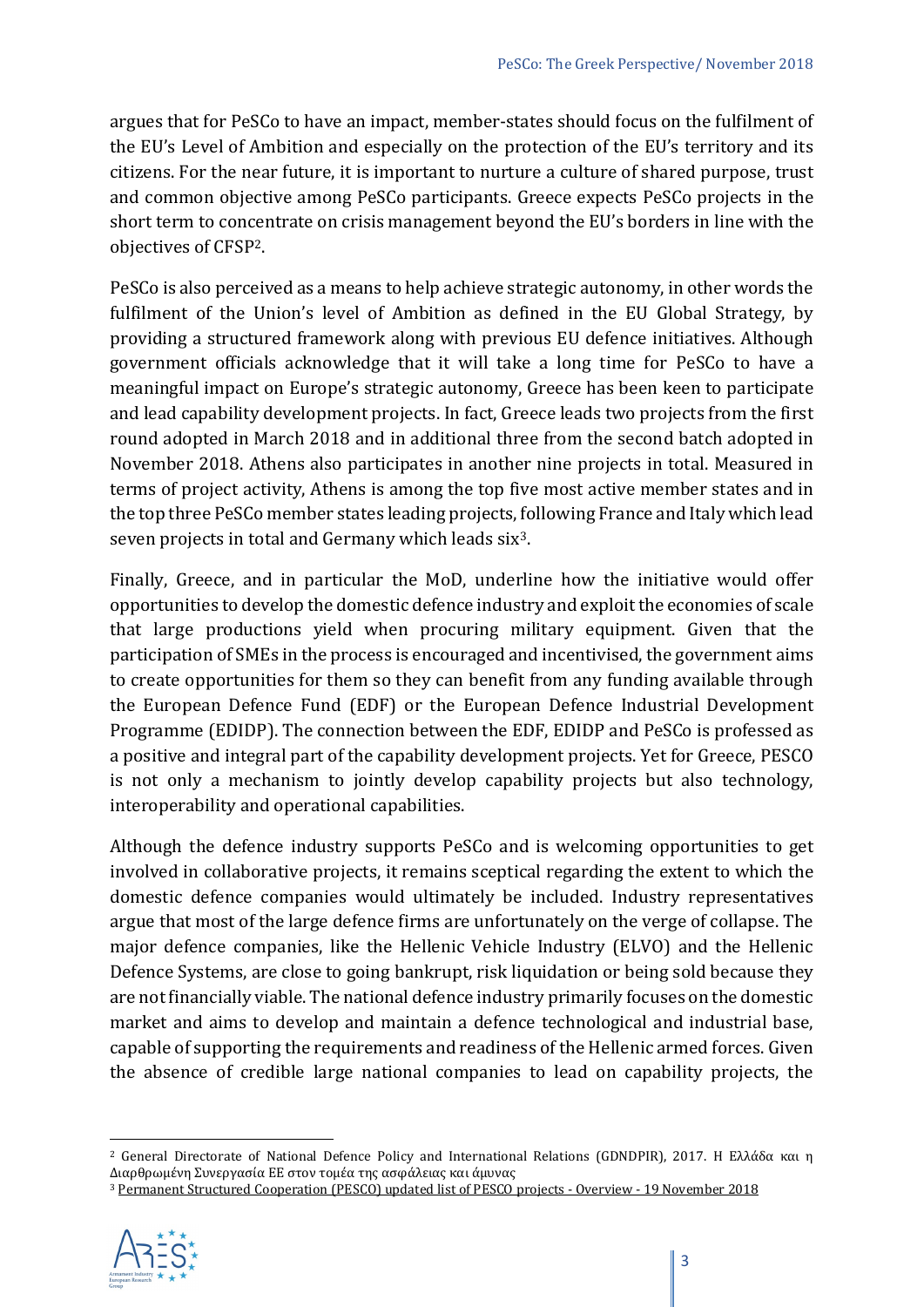industry expects it to be harder for the national SMEs to get involved, even though the EDF encourages their participation through additional funding (10%).

# **ASSESSMENT OF THE DIFFERENCES BETWEEN PESCO IN THE LISBON TREATY AND THE DECEMBER AGREEMENT ON PESCO**

Greece was satisfied with the manner in which permanent structured cooperation, as outlined in Article [4](#page-3-0)2 (6) of the Lisbon Treaty, $4$  was interpreted by the Joint notification to the Council and the High Representative of the Union for Foreign Affairs and Security Policy[5](#page-3-1). Article 42 (6) calls ''those Member States whose military capabilities fulfil higher criteria and which have made more binding commitments to one another in this area with a view to the most demanding missions [to] establish permanent structured cooperation within the Union framework''. From a national perspective, this inclusive approach was thankfully integrated in the Joint notification. According to Greece, member states which are willing and able to contribute should be included, and PeSCo should not be a privileged states' club. At the time of writing, with the exception of Denmark and Malta, and excluding the UK in light of Brexit, PeSCo would involve all European Union memberstates. Greek officials believe that the inclusive approach would result in benefits, such as a division of labour among participants, but are also conscious that a large number of participating states may slow down the projects' progress.

The structure and the binding commitments provided by the PeSCo framework are positively regarded as features setting PeSCo apart from previous attempts in the field of European security and defence and are expected to contribute to its eventual success. Therefore, the institutionalisation of PeSCo within the Union framework through the involvement of the High Representative and the European Defence Agency, as stipulated in Protocol 10, is a desirable development. While Greece is keen on national governments maintaining control of the projects, since it regards this as a condition for success, Athens does view a degree of institutionalisation as being useful because of the higher degree of transparency and project evaluation this might bring about.

With regards to third party participation, Athens acknowledges that the incorporation of third-party states would increase the pool of participating states investing in cooperative projects and would bring additional expertise that member states otherwise may lack. Greece is still in the process of evaluating the conditions for participation, arguing that third country involvement should be examined on a case-by-case basis and on its own merits according to EU rules and procedures.

Although the know-how that third countries may bring should not be overlooked, the criteria to involve third parties should be primarily political and decided upon with

<span id="page-3-1"></span><sup>5</sup> [Notification on Permanent Structured Cooperation \(PESCO\) to the Council and to the High Representative of the Union](https://www.consilium.europa.eu/media/31511/171113-pesco-notification.pdf)  [for Foreign Affairs and Security Policy](https://www.consilium.europa.eu/media/31511/171113-pesco-notification.pdf)



<span id="page-3-0"></span><sup>4</sup> [Treaty of Lisbon amending the Treaty on European Union and the Treaty establishing the European Community](http://www.lisbon-treaty.org/wcm/the-lisbon-treaty/treaty-on-european-union-and-comments/title-5-general-provisions-on-the-unions-external-action-and-specific-provisions/chapter-2-specific-provisions-on-the-common-foreign-and-security-policy/section-2-provisions-on-the-common-security-and-defence-policy/129-article-42.html)  [\[2007\] OJ C306/01](http://www.lisbon-treaty.org/wcm/the-lisbon-treaty/treaty-on-european-union-and-comments/title-5-general-provisions-on-the-unions-external-action-and-specific-provisions/chapter-2-specific-provisions-on-the-common-foreign-and-security-policy/section-2-provisions-on-the-common-security-and-defence-policy/129-article-42.html)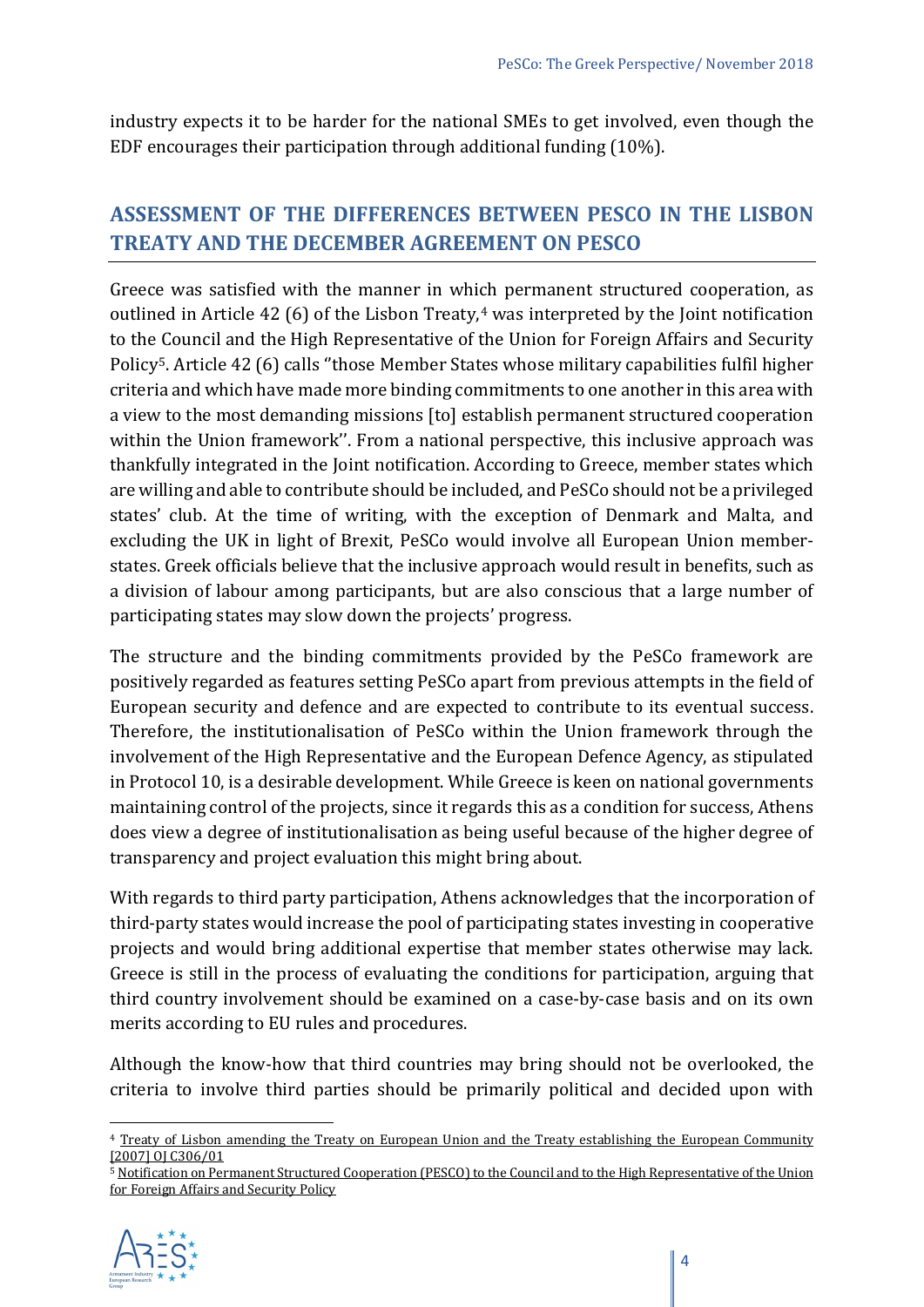reference to European security interests, according to Greek officials. During interviews with Greek government officials, they raised a number of questions for consideration. These questions revolved around the participation of non-European states, focusing on the identity of those cooperative projects and whether they would truly be the product of European efforts, as well as on strategic autonomy and the extent to which it could be attained if gaps in know-how are not addressed through technological development but instead through external injections. Overall, Greece is in favour of a case-by-case approach, where third-party participation may be restricted due to security concerns and do not have decision-making powers. Participation may extend beyond the geographical borders of Europe to incorporate allies and states with which Athens has enhanced military ties, like for example the US.

# **WHAT TYPE OF PROJECTS FOR PESCO?**

According to Greece, PeSCo projects should focus on addressing capability shortfalls on the European and national levels. Projects should draw upon the Capability Development Plan (CDP) and national priorities, which provide a full capability picture that would support decision-making processes and contribute to increased coherence between member states' defence planning. The Coordinated Annual Review on Defence (CARD), if treated with the necessary attention and honesty by all member states, has the potential to highlight areas of synergies and therefore smart spending to advance the continent's defence. From a Greek perspective, for PeSCo to succeed it is important for it to be based on commitment and transparency about national defence priorities and progress in meeting them.

The Hellenic defence industry supports the restricted industry-driven approach that involves national ownership of the projects and highlights that participation in PeSCo projects is their main priority and concern. Indeed, the defence industry's dominant interest is to participate in industrial development and procurement projects at a crossborder level, responding to the needs dictated by the member states. Despite the institutionalisation of PeSCo and the bureaucracy that might slow processes down, Greece is supporting a structured approach that involves binding commitments for participating states. Athens appears to be optimistic with regards to the ability of the PeSCo framework as currently designed to deliver against its national ambitions.

In the first round of projects, Greece was one of the leading countries in terms of participation. More specifically, Greece is leading on two projects entitled *Upgrade of Maritime Surveillance* and *Cyber Threats and Incident Response Information Sharing Platform*. It also participates in seven more projects that mainly focus on maritime security (*Maritime (semi-)autonomous systems for mine countermeasures*, *Harbour and Maritime Surveillance and Protection*, *Amphibious Assault Vehicle* and *Light Infantry Vehicle*) as well as on operational capabilities (*Network of logistic Hubs in Europe and support to operations, Military Mobility, European Training Certification Centre for* 

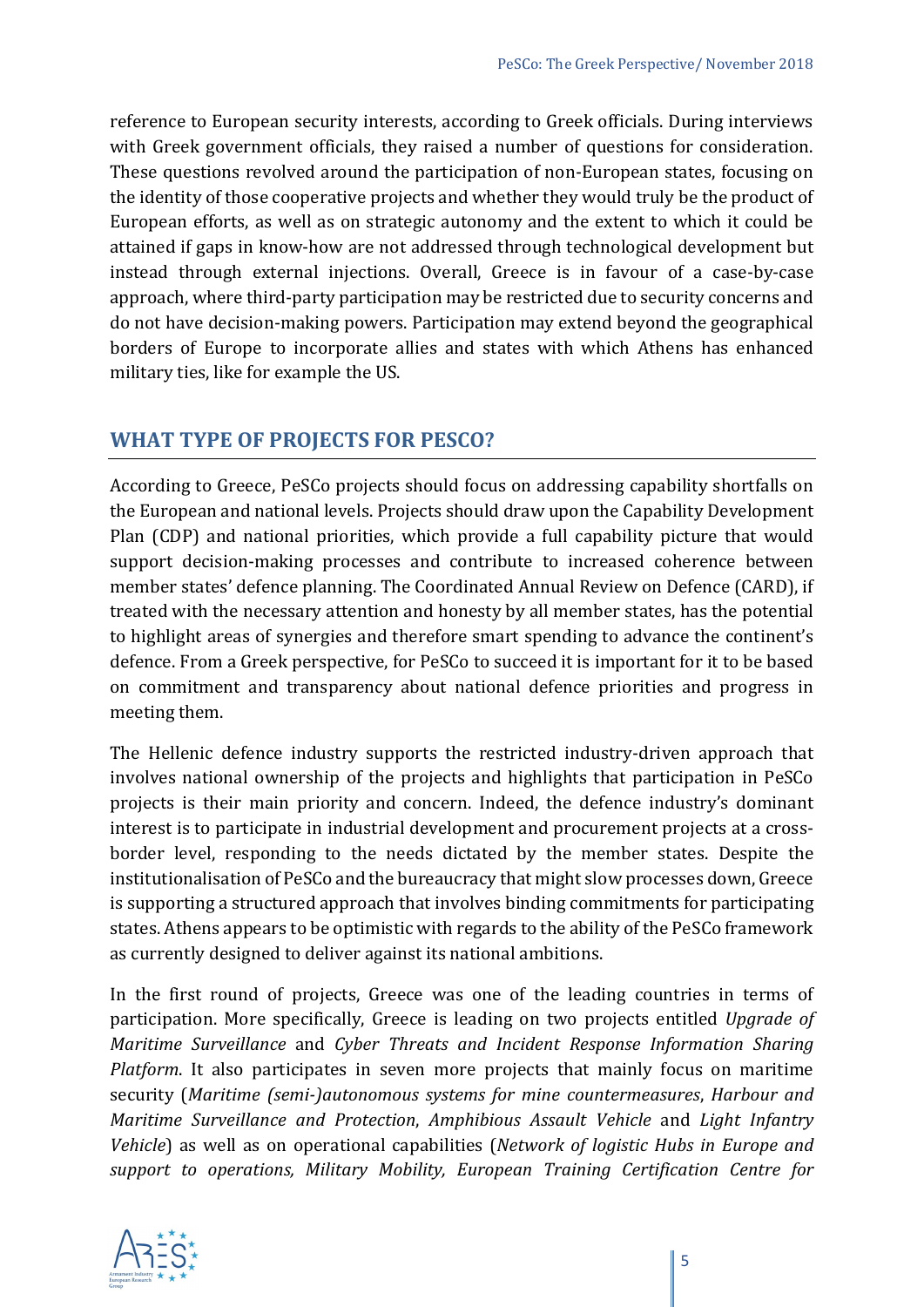*European Armies* and *Deployable Military Disaster Capacity Package*). In November 2018, Greece took the lead on three additional projects (*Helicopter Hot and High Training (H3 Training), Joint EU Intelligence School and One Deployable Special Operations Forces (SOF) Tactical Command and Control (C2) Command Post (CP) for Small Joint Operations (SJO) – (SOCC) for SJO*) and signed up to participate in two more. Given the long time required to develop capabilities, Athens argues that it is too early to evaluate the impact and output of the first round of projects. For the present, PESCO and its projects are nurturing a culture of collaboration and cooperation as well as working on the mechanisms to deliver the agreed projects.

Despite the fiscal challenges that the country has been facing, Greece remains one of the five countries within NATO and the EU that spend 2% or more of their GDP on defence, second only to the US on this measure<sup>[6](#page-5-0)</sup>. Greek real term spending on defence, however, has been declining and most of its budget is devoted to pensions and personnel expenses (78%)[7,](#page-5-1) rather than defence investment in research and development (R&D) or procurement.

Although the political will is in place, Athens is in a challenging situation. The country is in the process of modernizing its stored P-3B Orion aircraft to strengthen its maritimepatrol and anti-submarine-warfare capability and enhance its surveillance capability in eastern Mediterranean Sea. Athens is also bolstering its rotary-wing transport capability and is upgrading most of its F-16 Block 52 fleet to Viper configuration. Among its priorities remain the procurement of multipurpose frigates and a new fighter aircraft. Nevertheless, officials suggest that when considering its participation in PeSCo projects, national defence planners have taken into account the current budgetary constraints. In fact, the country argues that is in a position to meet its commitments to its national armed forces, NATO as well as the EU.

Greece was one of the main proponents of the Common Notification, calling for the gradual implementation of PeSCo's criteria and commitments. For Athens the division into phases (2018-2020 and 2021-2025) was necessary in order to achieve concrete and measurable goals. Moreover, it suggests that contributions of each member state should be proportionate to their means and abilities.<sup>[8](#page-5-2)</sup>

Industry representatives argue that their participation in the cooperative projects would be difficult, as Greece lacks large defence companies to drag national SMEs into the process. In their opinion, their involvement depends on Greece being at the forefront of the projects' development. Alternatively, industry representatives suggest a carrot and stick approach, where the EDF rewards projects that draw upon several state's SMEs capabilities, rather than those which predominately belong to the leading state. For the

<span id="page-5-2"></span><span id="page-5-1"></span><sup>8</sup> Hellenic Republic Ministry of Foreign Affairs. 2017, Common Security and Defence Policy (CSDP)



<span id="page-5-0"></span><sup>6</sup> The Military Balance Plus, International Institute for Strategic Studies

<sup>7</sup> The Military Balance Plus, International Institute for Strategic Studies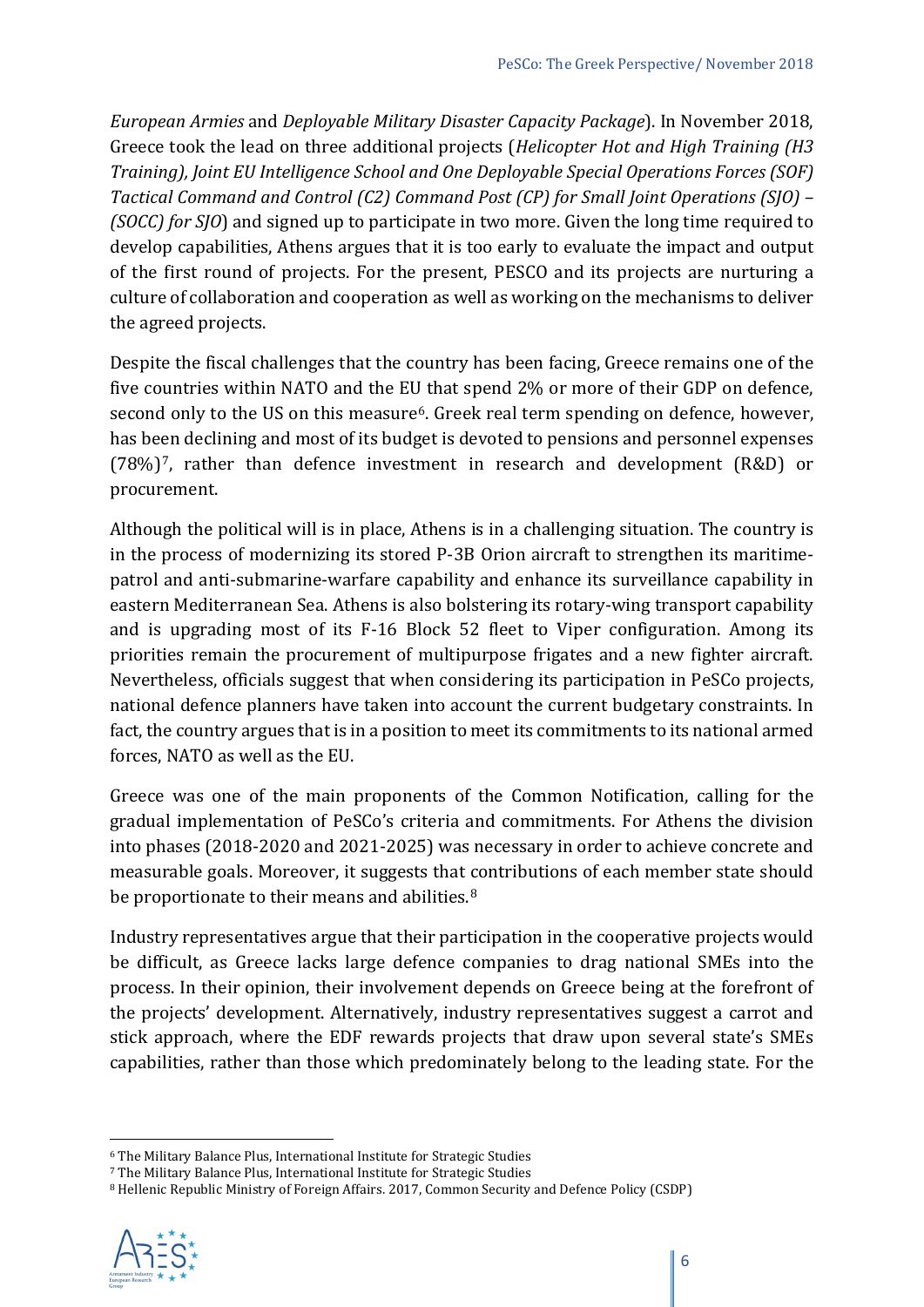initiative to work, there should be dedicated national funding and the political will to support it, otherwise they expect results to be very limited.

### **LINKS BETWEEN PESCO, THE EDF, CARD, AND FNC**

Participation in PeSCo projects is seen as an investment in Greece's defence, since collaborative projects could attract European funding through the EDF and EDIDP while also reducing costs due to economies of scale. According to Greece, capability development quite naturally leads to connecting PeSCo with the EDF. Although the two are acknowledged to be distinct and separate there is a clear connection between them. For Athens, PeSCo is viewed as the vehicle to promote European defence and develop the continent's defence industrial base, while the EDF is perceived to be the financial fuel that would drive it.

The expectations generated by the EDF have been, indeed, significant for PeSCo. After the interim common funding for preparatory action on defence research and technology (€90 million) and development of military equipment (€500 million) until 2020, the Commission's proposal for the next Multiannual Financial Framework for the 2021-27 period channels around  $\epsilon$ 13 billion in total to the EDF.<sup>[9](#page-6-0)</sup> Although common funding will neither benefit all projects under the PeSCo umbrella nor cover all their associated costs, Athens expects some returns for its domestic industry. Despite the industrial-economical dimension of the EDF, Athens argues it should also serve the national capability and operational needs of the member states.

With the European Commission committing funds for defence purposes for the first time, Europe seems to be making progress on its goal to reach 'strategic autonomy', at least up to a point. The EU may have such autonomy in terms of political decision-making, but making further strides on the operational and industrial-base fronts will not only require additional funding but also agreed strategic priorities<sup>[10](#page-6-1)</sup>. Greece suggests that the EDF develops concrete and coherent project eligibility criteria, taking into consideration the capability priorities as defined at the Capability Development Plan (CDP). Consequently, the Annual Coordinated Review on Defence (CARD) should also be connected with PeSCo. CARD, if treated with the necessary attention and transparency by all member states, has the potential to highlight areas of synergies and therefore result in smarter defence spending by participating member states.

Finally, Greece is in favour of a closer EU-NATO cooperation in order to avoid unnecessary duplication and advance the continent's security. Nevertheless, the country believes it is important to focus on the Joint Declaration and the respective common set of proposals. For Athens, PeSCo and all other EU initiatives aiming to strengthen European security and

<span id="page-6-1"></span><sup>10</sup> [Efstathiou, Y., 2018 European defence spending gets a boost from the EU](https://www.iiss.org/blogs/military-balance/2018/06/eu-boosts-european-defence-spending)



<span id="page-6-0"></span><sup>9</sup> [European Commission, COM/2018/321 on A Modern Budget for a Union that Protects, Empowers and Defends the](https://ec.europa.eu/commission/sites/beta-political/files/communication-modern-budget-may_2018_en.pdf) [Multiannual Financial Framework for 2021-2027](https://ec.europa.eu/commission/sites/beta-political/files/communication-modern-budget-may_2018_en.pdf)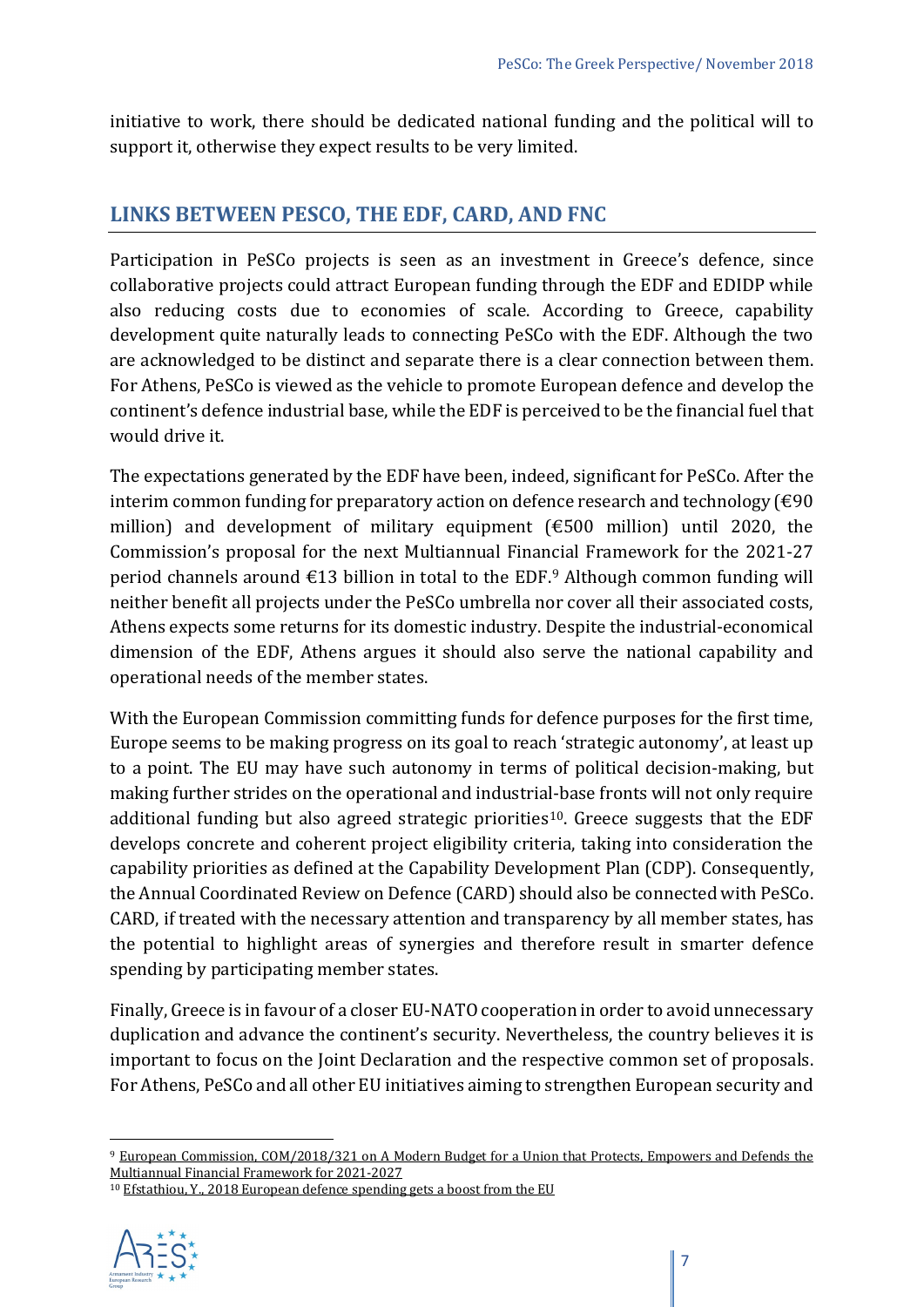defence should contribute to the development of new national means and capabilities that will also benefit NATO.

# **CONSEQUENCES OF PESCO AND OTHER EFFORTS REGARDING THE CSDP ON THE GOVERNANCE OF THE CSDP**

During the Hellenic Presidency of the Council of the EU ( $1<sup>st</sup>$  semester of 2014), the country organised several activities in the field of the CSDP, such as informal meetings, seminars and workshops with an emphasis on issues in maritime security and surveillance, enhancement of military capabilities, cyber-security and sustainability of the defence sector<sup>11</sup>. Greece remains actively focused on the task of further enhancing the CSDP, aiming to ensure the Union's strategic autonomy, enhance the latter's role as a credible international security and stability provider, as well as in effectively preventing and addressing crises.

Greece is a main supporter of the CSDP, contributing to the development of European military and civilian capabilities for crisis management. It leads, as a Framework Nation, an EU Battlegroup; HELBROC, with the participation of Cyprus, Bulgaria, Romania, Ukraine and Serbia[12](#page-7-1). Concerning the enhancement of the Union's military capabilities, Greece has made available its Headquarters in Larissa for the conduct of autonomous EU military operations. The Larissa HQ is one out of five candidate European Operational Headquarters<sup>13</sup>, which could be activated in support of CSDP Operations/Missions, whenever they may be needed.

With regards to the capability development and operational dimension of PeSCo and its impact on CSDP governance, Greece argues that it is too early to draw conclusions. In general, from a Greek point of view, PeSCo governance is dependent on the member states' political will to meet their commitments as well as on their attitudes towards the CSDP.

## **IMPACT AND COHERENCE OF PESCO ON SUBREGIONAL INITIATIVES**

Due to its geostrategic position, being the eastern border of the European Union and at the south bordering the Mediterranean, North Africa and the Sahel, Greece participates in a number of initiatives like the *Mediterranean Dialogue* and the *Union for the Mediterranean* and holds the chairmanship of the *South-East Europe Defence Ministerial* 

<span id="page-7-2"></span><sup>13</sup> [European External Action Service, 2015. Common Security and Defence Policy, EU OPERATIONAS CENTRE Horn of](http://www.eeas.europa.eu/archives/docs/csdp/structures-instruments-agencies/eu-operations-centre/docs/factsheet_eu_opcen_23_06_2015.pdf)  [Africa &Sahel \(EU OPCEN\)](http://www.eeas.europa.eu/archives/docs/csdp/structures-instruments-agencies/eu-operations-centre/docs/factsheet_eu_opcen_23_06_2015.pdf)



<u>.</u>

<span id="page-7-0"></span><sup>11</sup> [Hellenic Republic Ministry of Foreign Affairs. 2017, Common Security and Defence Policy \(CSDP\)](https://www.mfa.gr/en/foreign-policy/greece-in-the-eu/eu-common-security-and-defence-policy-csdp.html)

<span id="page-7-1"></span><sup>&</sup>lt;sup>12</sup> Hellenic National Defence General Staff, 2014, Ceremony Celebrating the Readiness Status of the EU Battle Group [HELBROC](http://www.geetha.mil.gr/en/news-section-en/press-releases/2742-ceremony-celebrating-the-readiness-status-of-the-eu-battle-group-helbroc.html)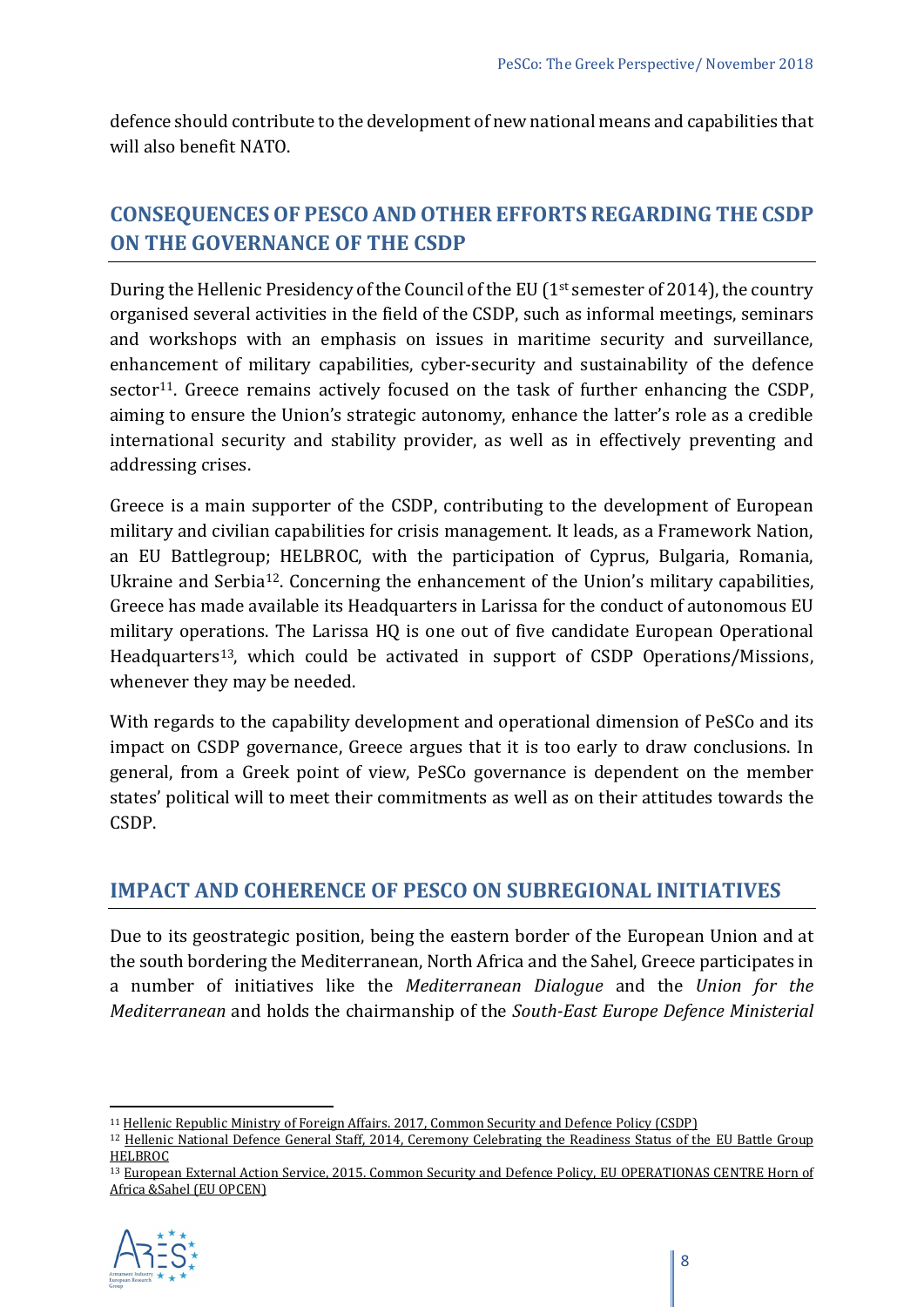*Coordination Committee* until 2019, which do not though envision capability development or operational capabilities[14.](#page-8-0)

Greece welcomes bilateral initiatives that promote European defence and security, such as the European Intervention Initiative (EII) launched by France, but it argues for giving PeSCo a chance before diverting attention. Efforts to address security and defence concerns should be dealt through existing European institutions and initiatives avoiding duplication and encouraging cooperation at a regional and institutional level. Yet complementary initiatives, such as the EII, that enhance and complement existing mechanisms, rather than distracting from them, are welcome.

#### **CONCLUSION**

Greece is keen on being part of the inner circle of PeSCo driven by the conviction that the framework would have a positive impact on the continent's defence and security, its pursuit for strategic autonomy and its national defence industry. Athens is actively participating in PeSCo projects, leading two projects from the first round and additional three from the second. One should expect Greece to remain heavily involved in PeSCo, pursuing ambitious projects that aim to further European defence.

The country is in favour of the inclusive approach of the Joint Notification on PeSCo and recognises the merit of third state participation in principle. Nevertheless, it wants to see it being implemented within an EU governance framework and tied to meeting European security interests. PeSCo should be linked with CARD and EDF, as the initiative would benefit from synergies arising from better harmonisation and alignment of national defence priorities. EU-level funding is judged to have the potential to assist in the development of capabilities and the national defence industry.  $\Box$ 

<span id="page-8-0"></span> $\overline{a}$ 1[4General Directorate of National Defence Policy and International Relations \(GDNDPIR\), 2017,](http://www.gdpeads.mod.mil.gr/index.php/el/%CE%B4%CF%81%CE%B1%CF%83%CF%84%CE%B7%CF%81%CE%B9%CE%BF%CF%84%CE%B7%CF%84%CE%B5%CF%83/item/111-%CE%B7-%CE%B5%CE%BB%CE%BB%CE%AC%CE%B4%CE%B1-%CE%BA%CE%B1%CE%B9-%CE%B7-%CE%BC%CF%8C%CE%BD%CE%B9%CE%BC%CE%B7-%CE%B4%CE%B9%CE%B1%CF%81%CE%B8%CF%81%CF%89%CE%BC%CE%AD%CE%BD%CE%B7-%CF%83%CF%85%CE%BD%CE%B5%CF%81%CE%B3%CE%B1%CF%83%CE%AF%CE%B1-%CF%83%CF%84%CE%BF%CE%BD-%CF%84%CE%BF%CE%BC%CE%AD%CE%B1-%CF%84%CE%B7%CF%82-%CE%B1%CF%83%CF%86%CE%AC%CE%BB%CE%B5%CE%B9%CE%B1%CF%82-%CE%BA%CE%B1%CE%B9-%CE%AC%CE%BC%CF%85%CE%BD%CE%B1%CF%82) Ανάληψη Προεδρίας/Γραμματείας Επιτροπών Πρωτοβουλίας Χωρών ΝΑ Ευρώπης [''Southeastern Europe Defence](http://www.gdpeads.mod.mil.gr/index.php/el/%CE%B4%CF%81%CE%B1%CF%83%CF%84%CE%B7%CF%81%CE%B9%CE%BF%CF%84%CE%B7%CF%84%CE%B5%CF%83/item/111-%CE%B7-%CE%B5%CE%BB%CE%BB%CE%AC%CE%B4%CE%B1-%CE%BA%CE%B1%CE%B9-%CE%B7-%CE%BC%CF%8C%CE%BD%CE%B9%CE%BC%CE%B7-%CE%B4%CE%B9%CE%B1%CF%81%CE%B8%CF%81%CF%89%CE%BC%CE%AD%CE%BD%CE%B7-%CF%83%CF%85%CE%BD%CE%B5%CF%81%CE%B3%CE%B1%CF%83%CE%AF%CE%B1-%CF%83%CF%84%CE%BF%CE%BD-%CF%84%CE%BF%CE%BC%CE%AD%CE%B1-%CF%84%CE%B7%CF%82-%CE%B1%CF%83%CF%86%CE%AC%CE%BB%CE%B5%CE%B9%CE%B1%CF%82-%CE%BA%CE%B1%CE%B9-%CE%AC%CE%BC%CF%85%CE%BD%CE%B1%CF%82)  [Ministerial\(SEDM\)''](http://www.gdpeads.mod.mil.gr/index.php/el/%CE%B4%CF%81%CE%B1%CF%83%CF%84%CE%B7%CF%81%CE%B9%CE%BF%CF%84%CE%B7%CF%84%CE%B5%CF%83/item/111-%CE%B7-%CE%B5%CE%BB%CE%BB%CE%AC%CE%B4%CE%B1-%CE%BA%CE%B1%CE%B9-%CE%B7-%CE%BC%CF%8C%CE%BD%CE%B9%CE%BC%CE%B7-%CE%B4%CE%B9%CE%B1%CF%81%CE%B8%CF%81%CF%89%CE%BC%CE%AD%CE%BD%CE%B7-%CF%83%CF%85%CE%BD%CE%B5%CF%81%CE%B3%CE%B1%CF%83%CE%AF%CE%B1-%CF%83%CF%84%CE%BF%CE%BD-%CF%84%CE%BF%CE%BC%CE%AD%CE%B1-%CF%84%CE%B7%CF%82-%CE%B1%CF%83%CF%86%CE%AC%CE%BB%CE%B5%CE%B9%CE%B1%CF%82-%CE%BA%CE%B1%CE%B9-%CE%AC%CE%BC%CF%85%CE%BD%CE%B1%CF%82) από την Ελλάδα